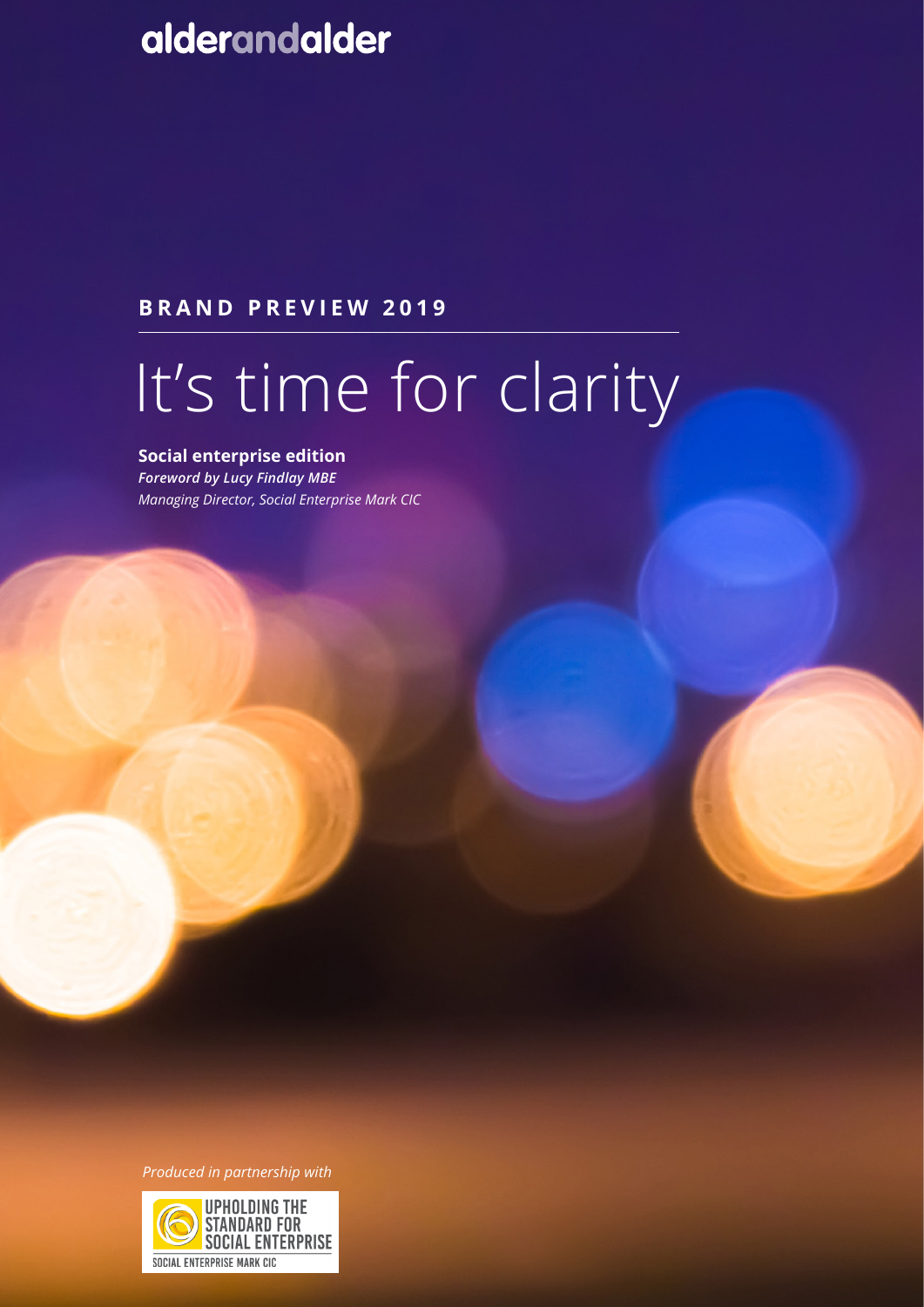## **Introduction**

There are always challenges and opportunities for an organisation, but each year provides a unique set of circumstances that frame them. The ability of an organisation to adapt to these circumstances will determine whether 2019 is considered a success. Many factors will influence how well each organisation responds, but the importance of your brand – your ability to communicate effectively – shouldn't be overlooked.

The noise and confusion in the current business environment is nothing new. The on-going impact of technology, the changing nature of consumer behaviour, an uncertain global political climate… there are many factors causing this. What brings an additional dimension to this scenario for the UK economy, is Brexit.

Whatever the final terms of the UK's Brexit deal, it's likely that confidence - amongst businesses, charities, the public sector and consumers – will remain fragile throughout 2019.

So what can you do? *Do something!* Do something that makes your organisation distinctive and memorable. Do something that gives your target audience confidence in the products and services you're offering. In this Brand Preview I offer three suggestions for how you can do that.

**Jonathan Alder** *Managing Director* Alder and Alder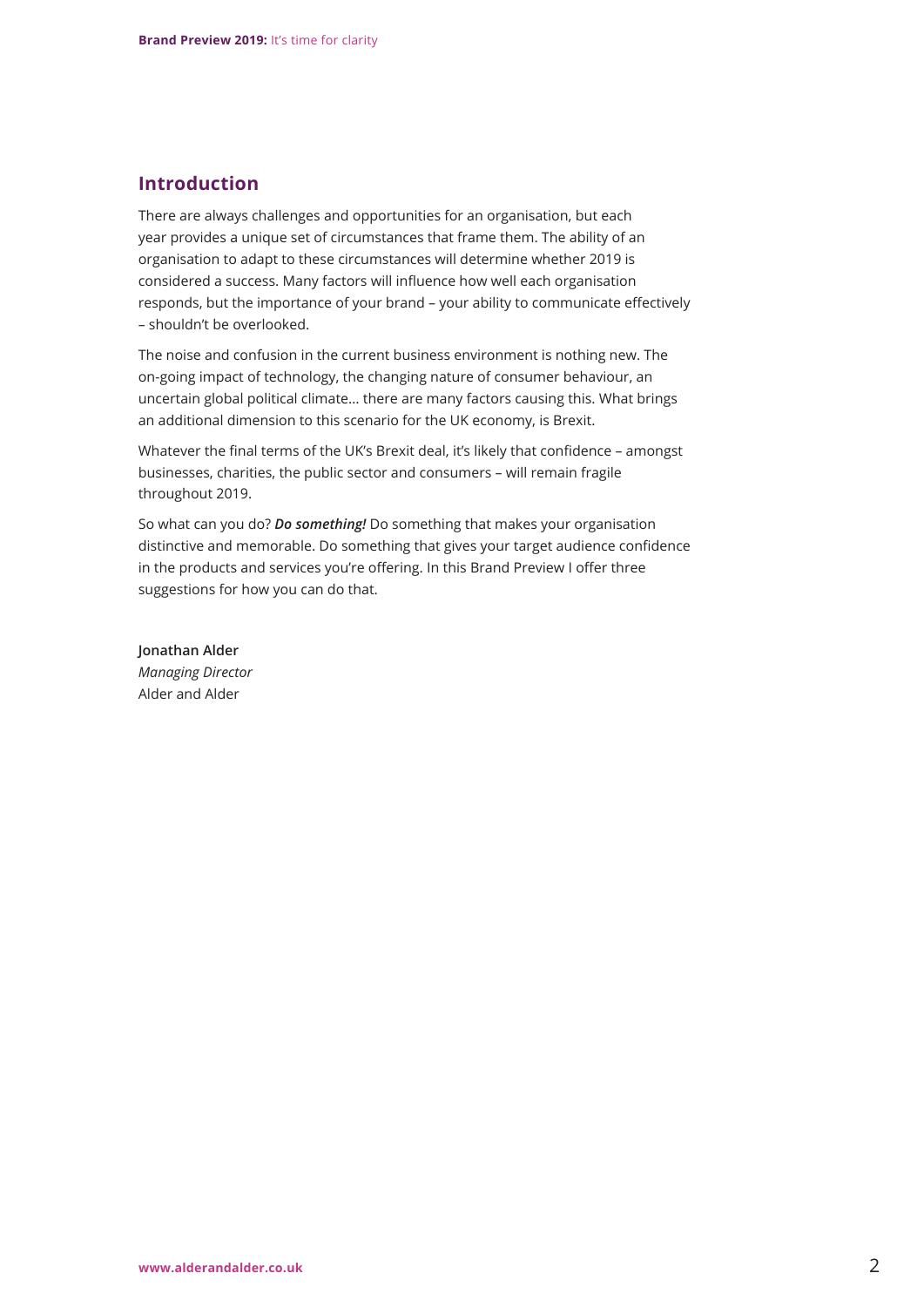## **Foreword**

As we start a new year, I am sure I am not alone in reflecting on 2018 and looking ahead to what 2019 may bring. As with the wider world, there is surely much uncertainty ahead for the social enterprise sector, what with the implications of the impending Brexit still not certain, and many Government policies dependent on the final deal (or no deal).

One thing that remains constant is the need to evolve and adapt to not just keep up with changing circumstances, but to hopefully take advantage of the opportunity to do things a little differently. We also need to be customer-focussed and ensure that what we are offering matches their needs and is actually what they want.

As social enterprises, we need to focus on being more commercial in our outlook, which includes spreading our risk base, i.e. not relying on single large contracts. Like any other business, a successful social enterprise needs to diversify their income sources, whether it be developing new products or services, moving into new markets, or perhaps even internationalising your offer.

Undoubtedly there will be numerous challenges for social enterprises to face in 2019, Brexit only being the tip of the proverbial iceberg. As evidenced in the biannual State of Social Enterprise Report, access to appropriate forms of finance has been the biggest barrier to sustainability and growth. The issue here, as I see it, is that social finance fails to focus on the specific requirements of social enterprises and is more geared around the needs of the finance providers. Rather than a 'one size fits all' approach, finance needs to be tailored and flexible, to adapt to the changing environment.

What will remain important is to build a strong brand, which successfully communicates to customers and stakeholders how your business is doing things differently, i.e. with the core motivation of creating positive social change.

**Lucy Findlay MBE** *Managing Director* Social Enterprise Mark CIC

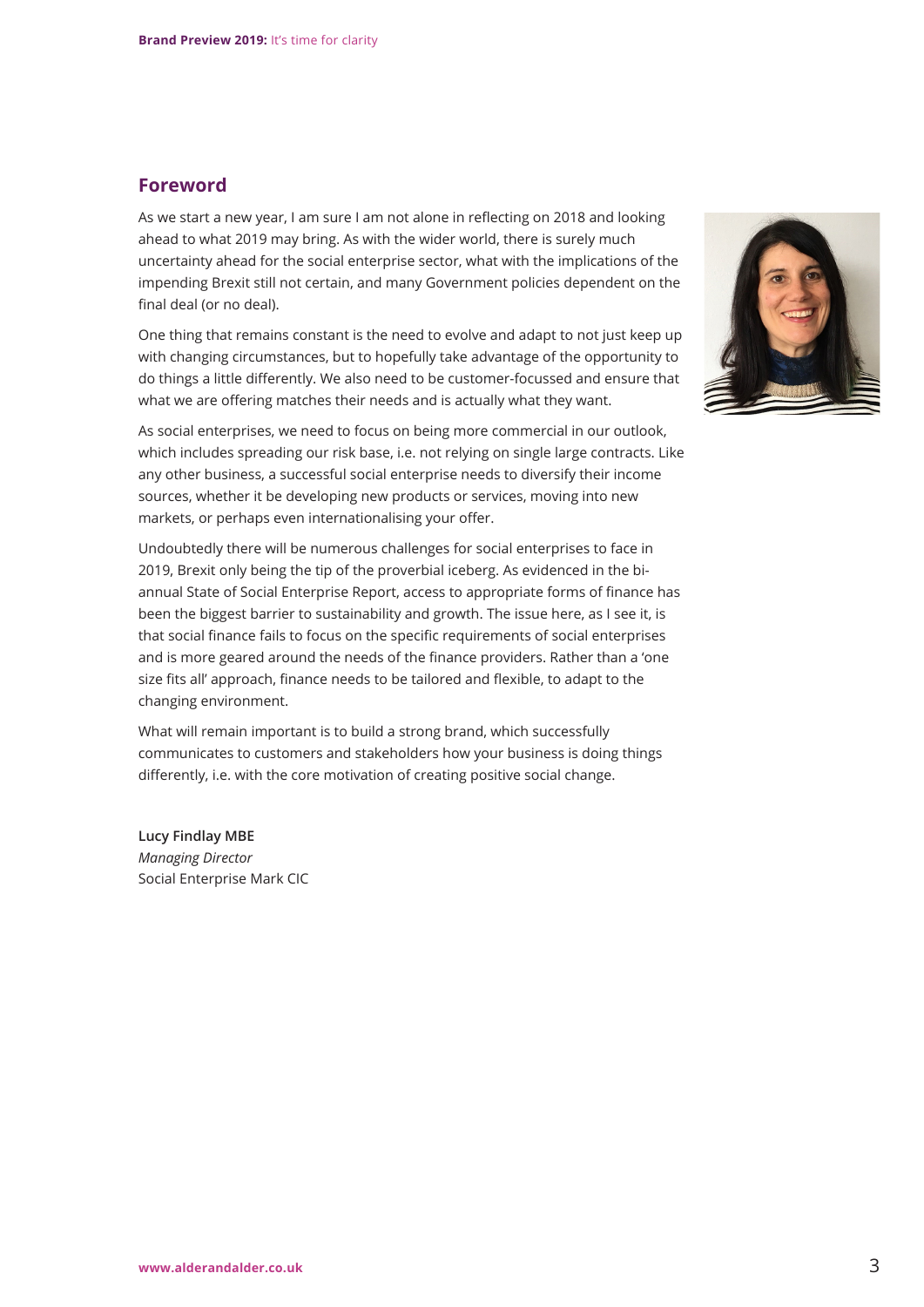#### **What makes you different**

If you want to make the most of 2019, you need to tell your audience what makes you different. You need to stand out. The environment you're doing business in is noisy and busy, and that's not going to change. If you want your target audience to pay attention to your business, and the products or services you're offering, you need to give them a good reason.

And I mean a good reason. This isn't about introducing a gimmick to grab attention, or relying on the novelty of your social enterprise status. It's about identifying and communicating, some aspect of your operation that genuinely makes you different.

With so much uncertainty in the economy, confidence – across the business, charity and public sectors – will be weak. With such a gloomy forecast it's unlikely that your customers, whatever sector they are in, are going to be eager to spend. They will also be less likely to try something new. If you want someone to choose a social enterprise model for the first time, you will need to give them a very good reason.

*Research from YouGov has revealed that 42% of people in the UK like brands that get involved in social issues.* 

In these conditions, you need to make your organisation relevant to your target audience. If your customers are struggling to make a decision, you need to help them. You need to begin by standing out from the crowd. What *does* make you different? Your social enterprise status is one factor. But it's only one factor, and on it's own, it's not enough to build long-term success on.

One trend that has been growing over the past 18 months is commercial businesses developing a voice on social issues. *Nike* made a statement against racial injustice in the US, with their "Believe in something" campaign, featuring Colin Kaepernick. In the UK, supermarket *Iceland* highlighted the plight of orangutans, in their Christmas TV advert. The advert was banned and Iceland were all over the news.

Research from **YouGov** has revealed that 42% of people in the UK like brands that get involved in social issues. While that is by no means a majority, it is still a significant number. And it's likely to grow.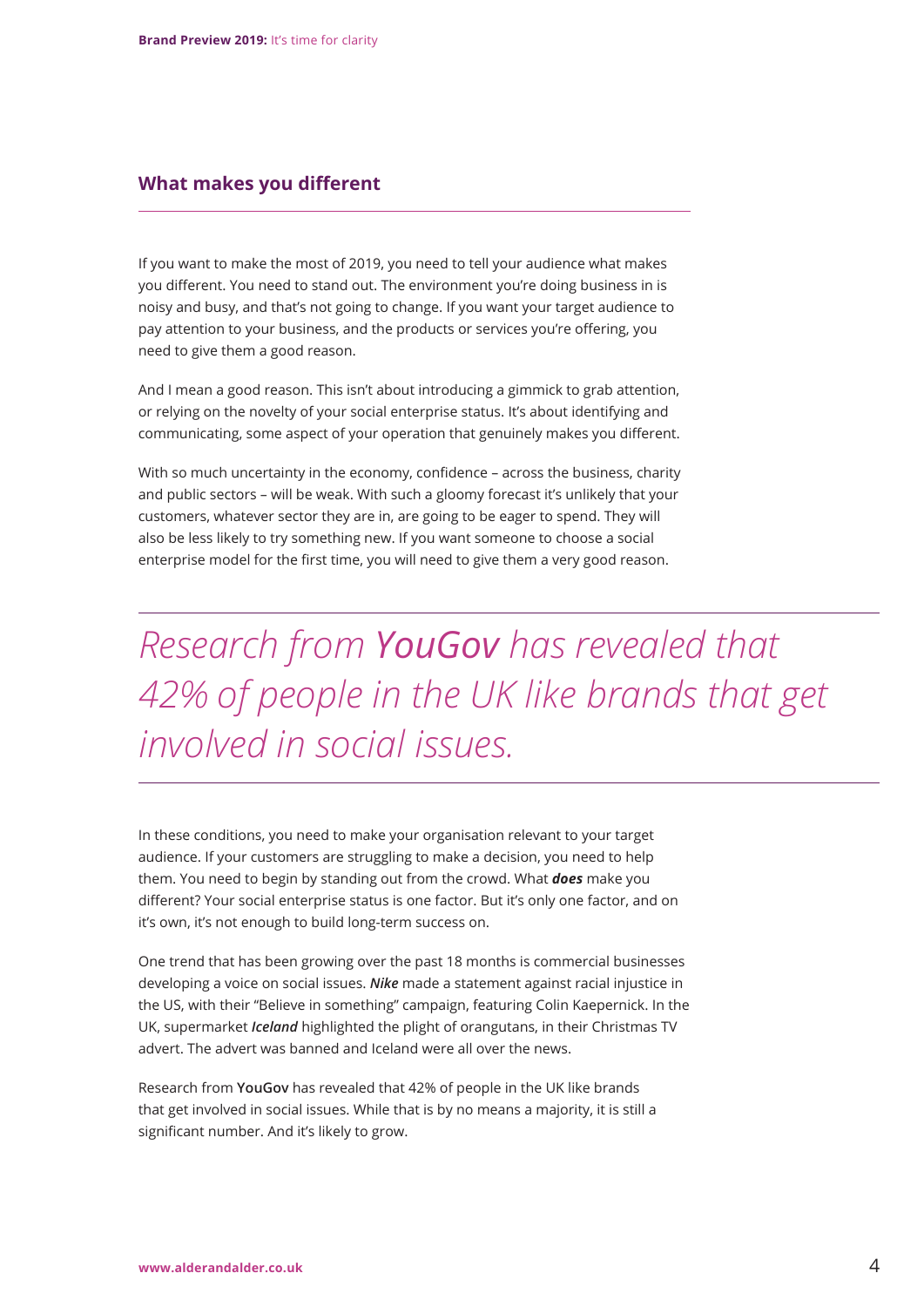This trend highlights two issues for social enterprises. The first is that there is a growing market for businesses that have a social purpose. That's great news. The second is that more businesses are adopting a social purpose (and more will follow). This represents a challenge for social enterprises. It's a trend that will blur the lines between 'true' social enterprise, and adopting a social purpose to compliment a standard commercial business model. What this means is, having a social purpose no longer makes you different.

Your customers need to believe that you will give them something that they won't get from your competitors – whether those competitors are corporates, charities or even other social enterprises. This point of difference could be a better price or a greater range, but these are things that your competitors could copy. To truly differentiate yourself from your competitors you want to try and find something you can "own" – something fundamental to the way you operate that sets you apart.

In September *John Lewis* unveiled a rebrand – a new logo and a new name: *John Lewis and Partners*. The rebrand is focused on a new proposition – *"For us, it's personal"*. *John Lewis and Partners* have taken what makes them different and put it at the heart of their brand and their communication. As an employee-owned company, their business model sets them apart from their High Street competitors. And while their online rivals might boast clever algorithms and sophisticated AI, they can't offer the human interaction of the customer experience at *John Lewis and Partners*.

What's interesting from a social enterprise perspective, is that *John Lewis and Partners* are using their business model as a point of difference. But, significantly, they're highlighting the benefit that this brings – better customer service in-store.

If you want to succeed in 2019, you will need to follow the example of *John Lewis and Partners*. Sometimes it can be hard to see what it is that sets you apart, aside from being a social enterprise. But there is always something. Like John Lewis and Partners, it could be your team that makes you different, with the skill and experience they have to share. It could be the quality of the products you sell. Or it could be the fact that you – and your customers - are local. Whatever it is, you just need to find it and share it with your target audience.

Your visual identity provides all the tools you need to do this. It will have the colours, images and words you need to be distinctive and memorable. Whether you're sharing your message in print, in person or online, you need to be sure that it tells your audience what makes you different. This way you will be able to approach 2019 with confidence, and a competitive advantage.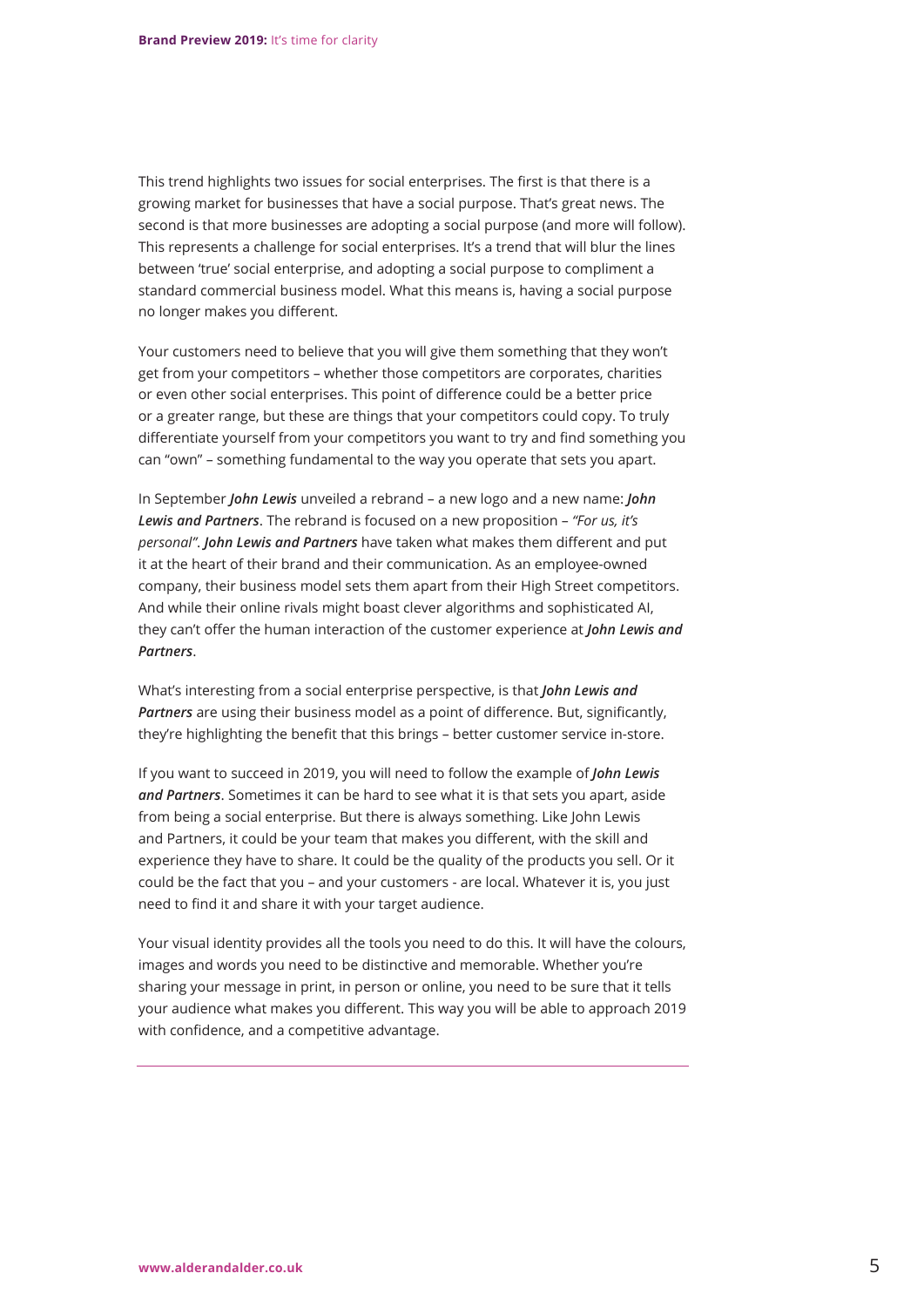#### **Make good use of your data**

The scale of your success in the next twelve months will depend on your ability to make good use of your data. The more you understand about your customers, and their behaviour, the more effectively and efficiently you will be able to communicate with them.

When we talk about "data" we're referring to information within your organisation. What's most interesting from a brand perspective is information about your customers, and how they interact with you. The word "data" can conjure up images of scientists in white lab coats, poring over complex spreadsheets. But the reality is that business data comes in many forms. It may be a complex spreadsheet, but it could just as easily be a simple list of customer addresses.

*What's fundamental to making good use of your data, is understanding what information is valuable to you.*

The reason that customer information is valuable is that it gives you the opportunity to learn more about your customers, and importantly, what they do. The more you know about your customers, the more effectively you can use your resources. You can focus your time, energy and budget on the activity that will bring the greatest benefit to your organisation. If measuring the ROI (Return on investment) of your marketing activity is important to your organisation, then your ability to make good use of your data will be fundamental to this.

The focus on customer data has increased in recent years, driven largely by the growing ability of technology to gather it. Whether it's the need to gather mobile data, the ability to harness Big Data, or the legal implications of personal data, the role of data in communication has grown, and that won't change in 2019. But as the discussion around data grows, the more complicated and confusing it becomes. The conversation becomes another of the elements that is contributing to the increasingly noisy and complex business environment.

The reality is that understanding your customer data is actually one of the solutions to the challenge of navigating the turbulent business environment you'll be facing in 2019. If you're able to extract relevant information about your customers from the wealth of data that's available, you'll be able to react more swiftly and effectively. For social enterprises, which may lack some of the resources of corporate competitors, data could be your secret weapon.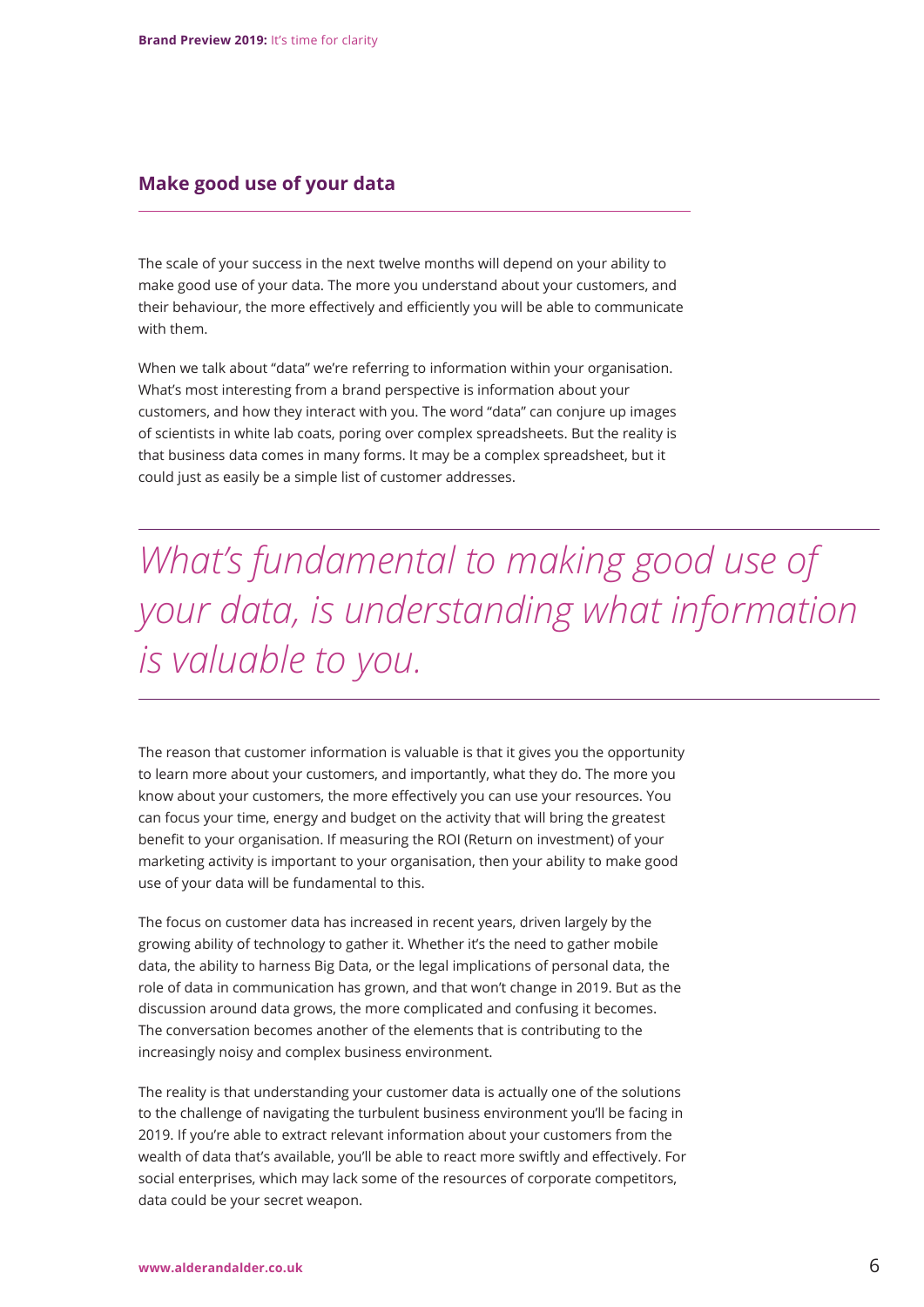What's fundamental to making good use of your data, is understanding what information is valuable to you. It could be as simple as understanding which products or services are most popular with customers. Or you may want to understand more complex data, like the spending habits of a specific customer group across the year. It will vary for each organisation, but the ability to understand what is important to your organisation will allow you to make the most efficient use of your resources.

In May 2018 *EasyJet* CEO, Johan Lundgren, announced their aim to be "the most datadriven airline in the world". *EasyJet* knows that only 46% of customers fly with them more than once a year. As a result they have identified nurturing loyalty as one of three opportunities to boost growth in 2019. The other two are holiday bookings and increasing the number of business customers. *EasyJet* recognises that data is the key to unlocking these opportunities.

For social enterprises, data also provides the opportunity to demonstrate social impact. Social impact is the difference your organisation makes for it's stakeholders - your customers, your partners and your beneficiaries. *Ealing Community Transport (ECT)* is a great example of a social enterprise that is leveraging the power of its data. They provide door-to-door transport services that help keep disabled, isolated and lonely people independent and mobile. *ECT* run services in London, Cheshire, Cornwall and Dorset.

One of the services *ECT* provide is *PlusBus for Health*, to enable older and disabled residents to attend GP appointments. In addition to gathering data on passenger numbers, *ECT* are measuring the impact on GP surgery activity level: Has it helped reduce missed appointments or the number of home visits? By understanding this data they can demonstrate how they enable GP surgeries to work more efficiently. It's this kind of data that will attract new customers and generate more business opportunities.

If you want to make good use of your data in 2019, it's important to understand what information is important to you. Do you need to understand your customers and their behaviour better? Or do you need to measure your social impact?

Whatever the role of data in your organisation, you need to be sure you are collecting it. It doesn't need to involve complex software, it could be as simple as asking your customers a question. Whatever your plans for 2019, you are more likely to succeed if you make good use of your data.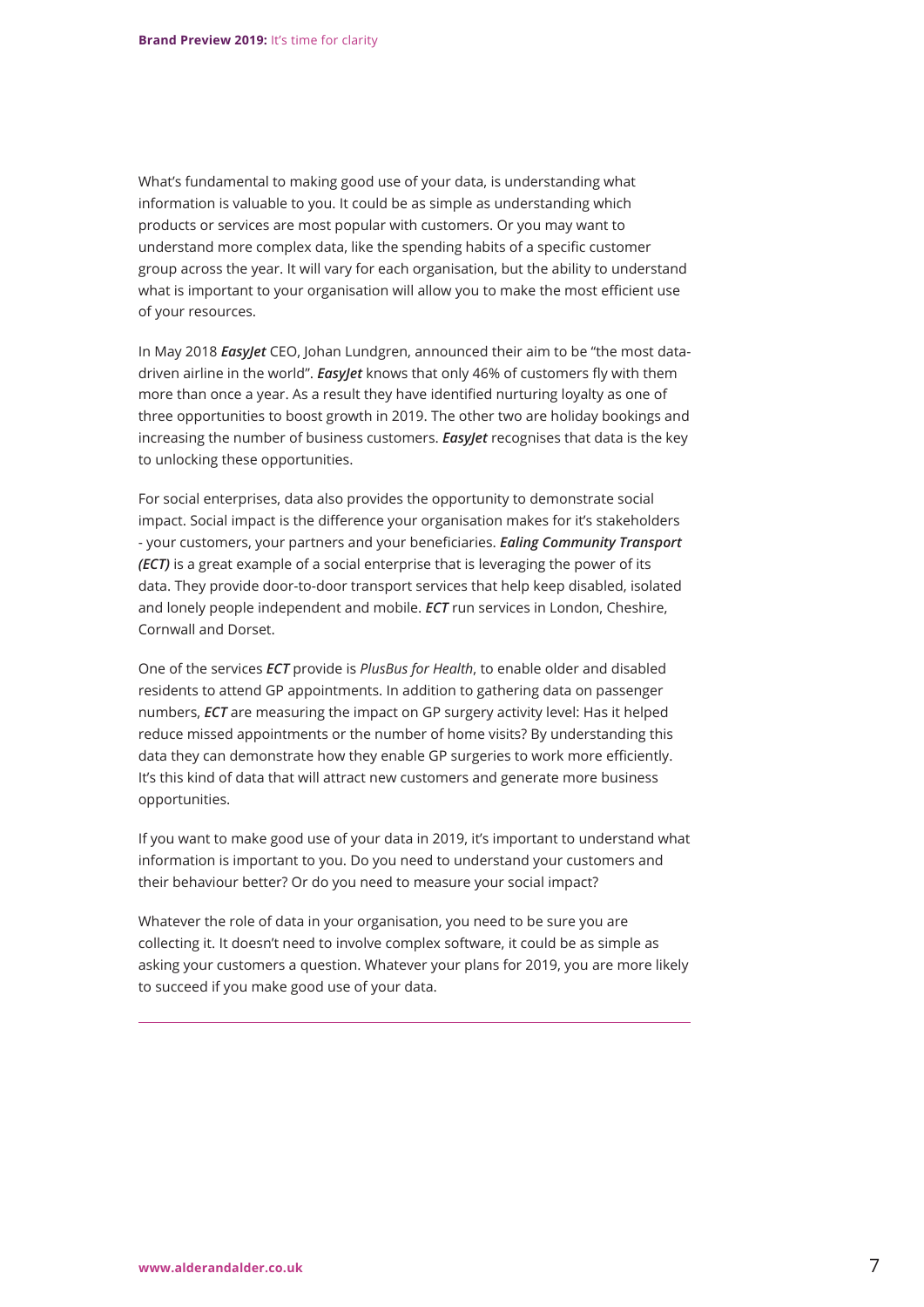#### **Make it personal**

To create a customer experience that stands out in a crowded, noisy and chaotic environment, you need to make it personal. Creating a customer experience that is focused on the specific needs and desires of your target audience will give you a competitive advantage in 2019.

At this point it's worth considering what the 'customer experience' is. It's not what it's like to use your product or service. It's not using your website. It's not what your logo looks like or what people say about your organisation on social media. It's all of these things, and every other interaction customers have with you. It's everything they see, hear or read about your organisation – whether that message comes from you, their friends or the media.

The quality of your customer experience will dictate the success of your organisation. So understanding how to influence that experience is a valuable asset for an ambitious social enterprise.

*We live in a technology-driven culture of convenience. This has completely changed consumer expectations of what constitutes a 'good' customer experience.*

What's fundamental to your customer experience, and your ability to make it personal, is harnessing the two factors we've already discussed in this Brand Preview: understanding what makes you different and how to make good use of your customer data. The more you understand about your customer, the more easily you will be able to explain to them what makes you different.

We live in a technology-driven culture of convenience. Platforms like *Netflix*, *Spotify* and *Amazon* have revolutionised the customer experience, by making it highly personal. This has completely changed consumer expectations of what constitutes a 'good' customer experience.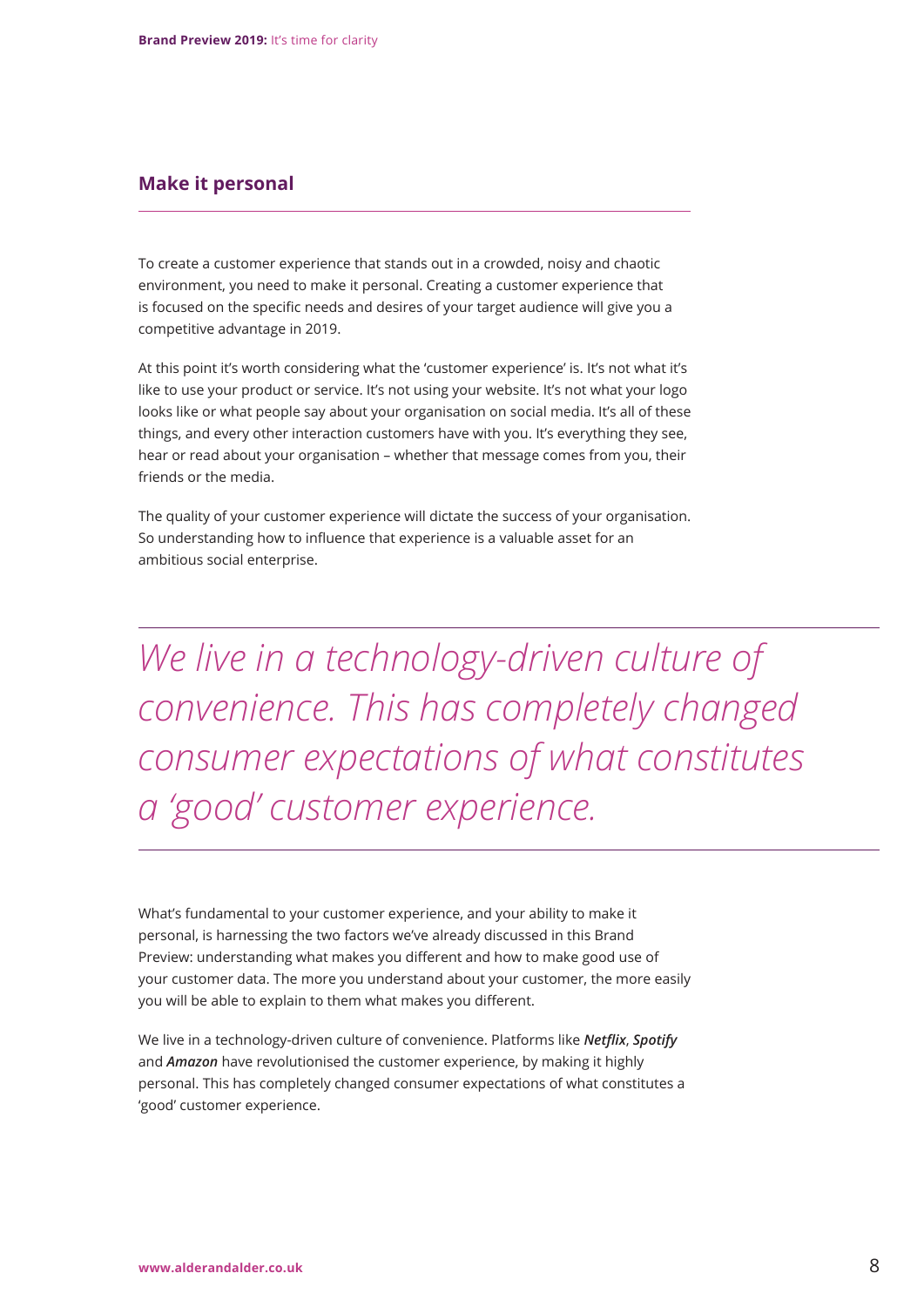While it might not be the same in the business to business sector, that will change over the next 12 months. It's true that much of this change in expectation is driven by the technology giants, with access to skills and resources beyond most organisations. But the continuing evolution of apps and plug-ins will see the technology "trickle down" to smaller organisations. This will allow them to develop their customer experience and make it more personal.

We have already highlighted that the customer experience is not a single activity or event, but a combination of many. What we want to focus on in this document are two of those factors – your communication and your product or service.

Your communication is important because this is often where the customer experience will begin – and it's an essential tool for maintaining that relationship over time. The product or service is important because it's usually the focal point of the customer experience. It is, after all, the reason your customers spent their money with you. So how can you make the most of these two opportunities?

*Your content needs to mean something to your audience. It needs to address something they care about. Something they value.*

The easiest way to make your communication more personal is to put the persons name on it. The first handwritten letter was recorded in 500 BC, from the Persian Queen, Atossa. Using someone's first name in a letter or email is nothing new. But the implementation of GDPR has left many organisations mourning their lost database, and the potential it held. A survey by Accenture estimates that businesses have, on average, lost up to 75% of their database.

But the reality is, with an industry-average open rate of 2% on email marketing, that might not be such a great loss. Organisations have traded quantity for quality. The names left on these lists have a genuine interest in the products or services you offer, so they are far more valuable to you. You should be able to enjoy a much better return on your investment of resources.

However, to make your communication personal in 2019, you will need to do more than use someone's first name. It's not enough to simply catch someone's attention. You need to hold it. That is why the content of your message is so important. The secret to this is relevance. Your content needs to mean something to your audience. It needs to address something they care about. Something they value.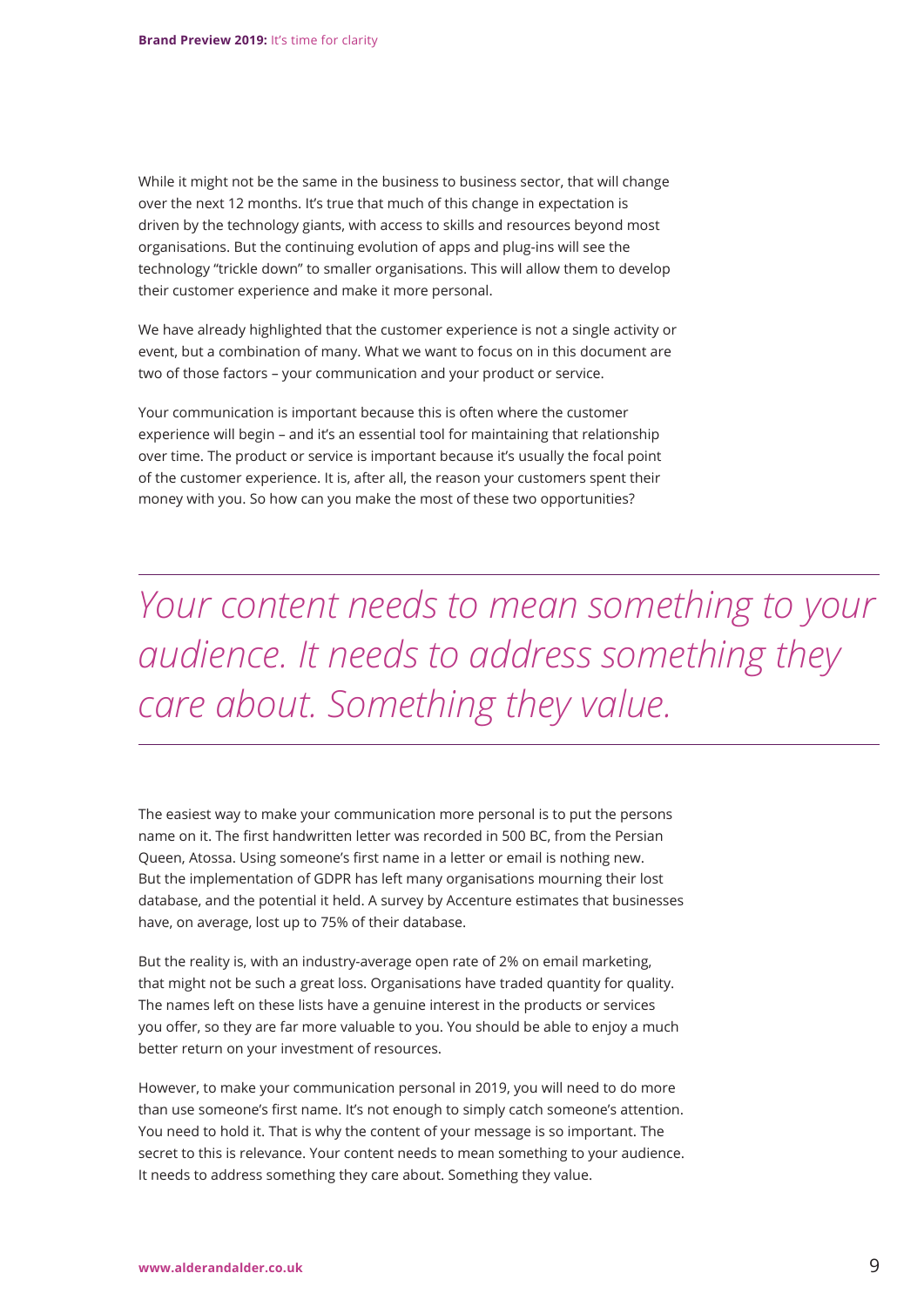You can only do this if you understand your audience. This is about more than knowing their name, or where they live, or what they've bought from you before. It's not enough to know what they've done in the past. You need to understand what they want in the future, and how you can deliver that to them.

Hiut Denim is a great example of a company that has created a more personal customer experience. Based in Cardigan, in Wales, Hiut Denim make Jeans. They're not a quantity business, they're a quality business. They have a small team of 'Grandmasters', who are responsible for making the jeans, stitching each element together. Every pair that's made is signed – inside - by the Grandmaster that made them. As a result, every pair is personalised, and as a result, so is the experience of owning them.

The idea of personalising your customer experience in 2019, might seem like a concept that's beyond your resources – a concept that depends on technology and resources. But in reality, the key to success is focus. For any strategy to work you need to be clear who your target audience is. Then it's a question of identifying how you can influence their experience. It could be as simple as a personal letter, taking the time to engage with customers on social media or making a change to the way your service is delivered.

What personalisation will look like for each organisation in the next twelve months will vary, but the value of it will not. If you want to benefit, take a look at your customer experience and make it personal.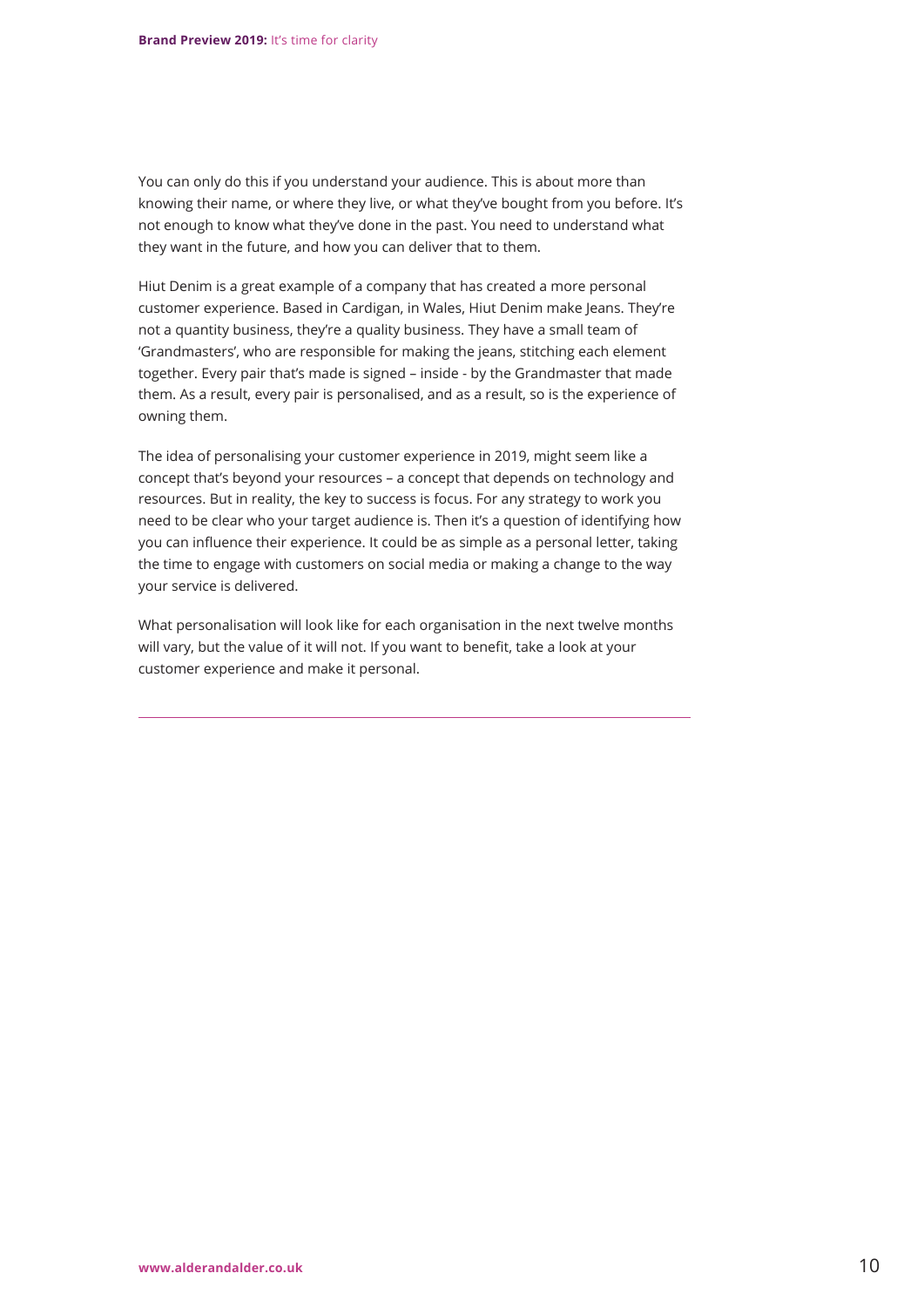# **Conclusion**

Whatever the next 12 months brings for the UK economy, you can't change the situation. It will be influenced by factors beyond your control. But what you can control is how you respond.

In an atmosphere of confusion and doubt, the ability to communicate clearly will help you to stand out. This brand preview shares some insight into the factors that will be most influential in helping you to do that. The aim is to help you communicate more efficiently and more effectively, by focusing on what's most important.

*In a year of uncertainty, it's time for clarity.*